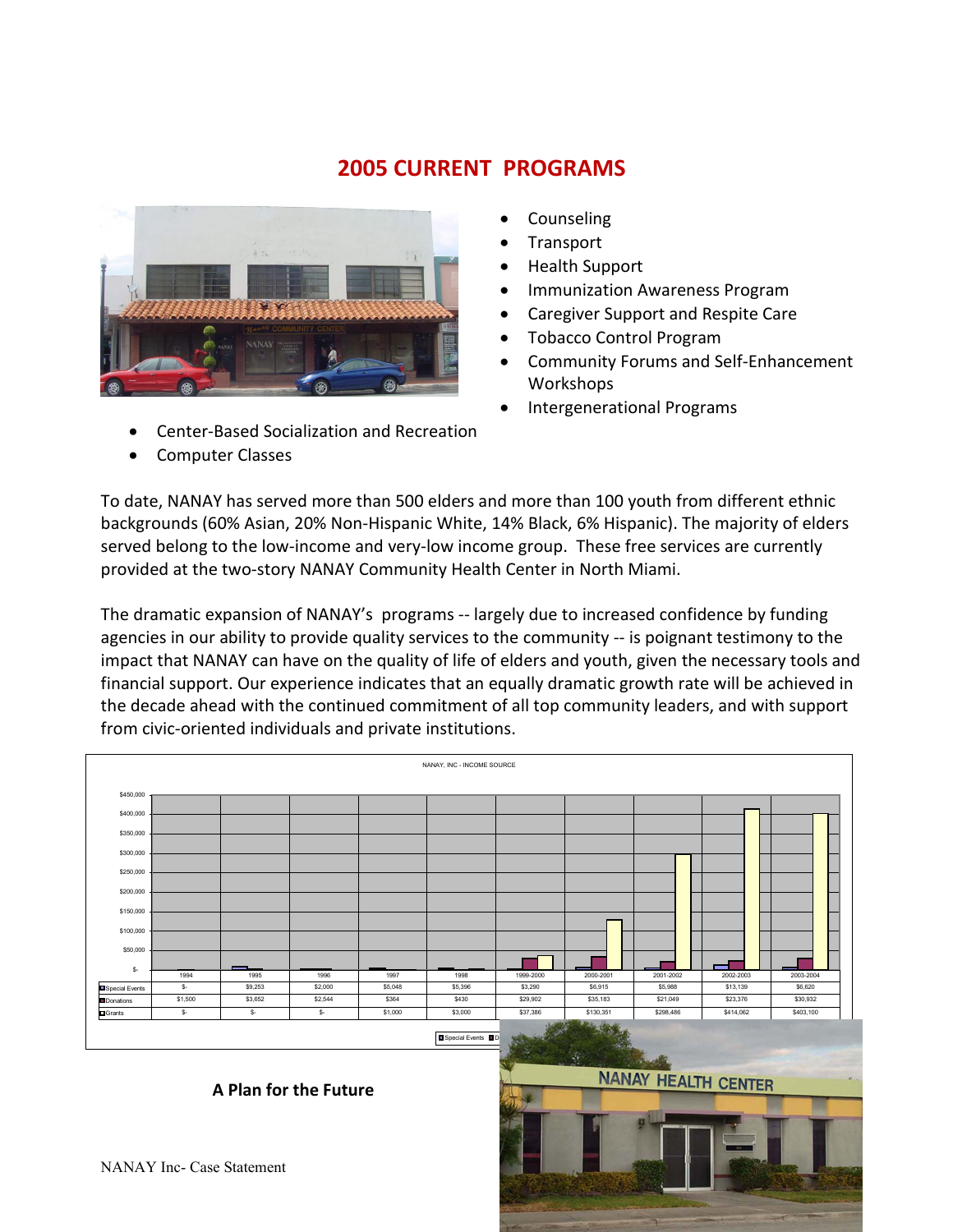NANAY has always provided a high standard of service, and has consistently developed new approaches and new programs in response to the constantly emerging needs of our community. The major issues that we have identified among elders include high cost of medical care, cultural and language barrier, lack of medical insurance, need for health education and preventive health care, and too long waits in the emergency room for non-life threatening illnesses. NANAY aims to address these needs by providing preventive and affordable primary health care to the medically underserved in Miami-Dade and Broward Counties.

# **HEALTH PROGRAMS**

All people in need, regardless of their ability to pay, will have ready access to the full range of preventive, primary, mental, and supplemental health services on-site, as well as dental health services off-site through established arrangements with other providers. The Primary Health Care component will include geriatric care, well-child care, immunizations, gynecological care, hearing and vision screening, diagnostic tests and screening, mental health counseling, walk-in medical care, family planning services (contraceptive management) and follow up of patients during hospitalizations. Enabling services will include case management, eligibility assistance, health education, counseling, interpretation/translation services, nursing home/ assisted-living placement and transportation. Preventive services will include cardiovascular disease prevention, diabetes control, immunization awareness, and child/elder abuse prevention. NANAY will ensure participation of people from diverse culture, including those with limited English-speaking proficiency, The NANAY Health Center will also hire culturally and linguistically appropriate staff that are responsive to the cultural diversity of clients served.

### **YOUTH PROGRAMS**

NANAY's Special Youth Initiative (SYI) and Youth Success, Transition and Empowerment Project (YSTEP) are focused on building self-esteem, pro-social skills, academic proficiency and health habits, as well as providing HIV-AIDS prevention and early intervention services for at- risk adolescents and adults through social and personal development sessions. A Crisis Intervention and Referral plan will be instituted to address issues on suicide, physical or sexual abuse, drug or alcohol abuse and personal or family crisis occurring during the course of project activities. This comprehensive program will address the positive growth and development of youth.



#### **INTERGENERATIONAL PROGRAMS**

Through our intergenerational programs, we have also found a need to provide a rich, collaborative, and active environment where learning and youth involvement in community issues can be maximized. Our plan, therefore, is to expand the NANAY Community Center and incorporate a Computer Clubhouse that will serve as a common resource and learning center where youth will be able to use technological advances in developing their projects, based on their own interests. Students can sharpen their skills in